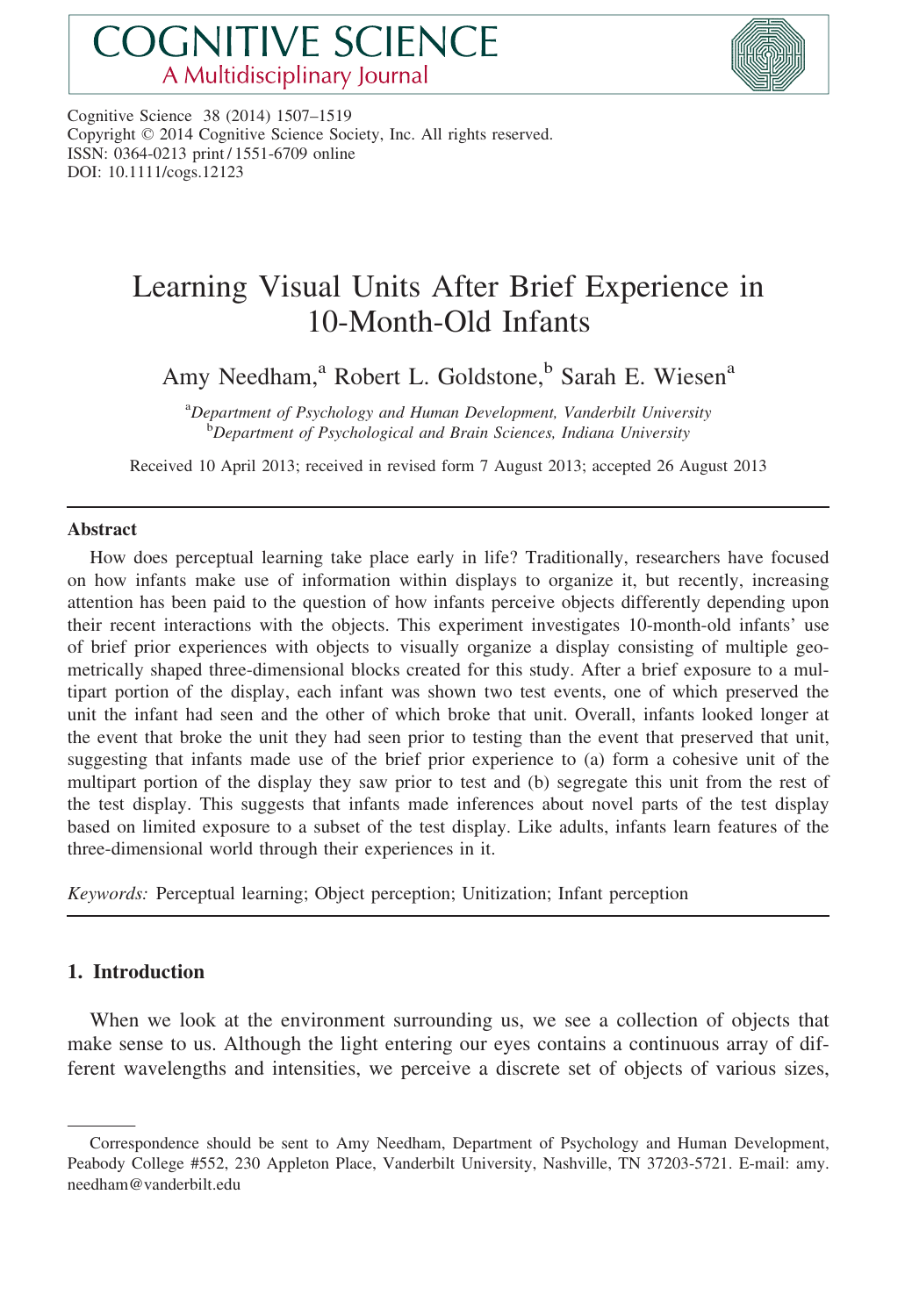shapes, and colors. How are we able to so effortlessly process what we see into distinct objects? One major contributor to this ability is perceptual learning.

Perceptual learning is the process through which the visual system detects regularities in the environment, internalizes these regularities, and uses these internalized patterns to improve its ability to subsequently respond to the same environment. This process can occur in both supervised conditions (i.e., learning that is reinforced through immediate feedback) and unsupervised conditions (i.e., perceptual regularities that are detected under conditions in which feedback is not provided; Goldstone, 1998).

Existing studies provide evidence that adults create visual units on the basis of unsupervised learning. Behrmann, Zemel, and Mozer (1998) found that judgments about the featural similarities between two parts were faster when the two parts belonged to the same object rather than different objects. Further work found an influence of experience on subsequent part comparisons. Two stimulus components were interpreted as belonging to the same object if they co-occurred many times (Zemel, Behrmann, Mozer, & Bavelier, 2002). Although general principles are useful in most situations, there are exceptions to these principles. Object fragments that are not naturally grouped together because they do not follow the Gestalt law of good continuation can nonetheless be perceptually joined if participants are familiarized with an object that unifies the fragments, as is shown in Fig. 1 (see also Pevtzow & Goldstone, 1994).

Previous work on perceptual learning has indicated that adults create functional perceptual units for visual components that frequently co-occur, particularly if their co-occurrence is relevant for a task (Goldstone, 2000). When participants learned a conjunctive search task in which three line segments were needed to distinguish the target from distracters, impressive and prolonged decreases in search slopes were observed over 20 h-long sessions (Shiffrin & Lightfoot, 1997). This is consistent with the hypothesis that conjunctive training leads to unitization of the set of diagnostic line segments. Furthermore, subsequently presented objects tend to be interpreted in terms of these unitized



Fig. 1. Stimuli used by Zemel et al. (2002). People make efficient judgments when comparing 2 two-humped segments (panel A) that are naturally perceived as belonging to the same occluded object. Fragments that do not follow the Gestalt law of good continuation (panel B) are not naturally perceived as belonging to the same object. Nonetheless, such fragments (panel B) can become perceptually joined if participants are familiarized with a connecting segment that unifies the fragments (panel C) [Permission to reproduce figure granted by author].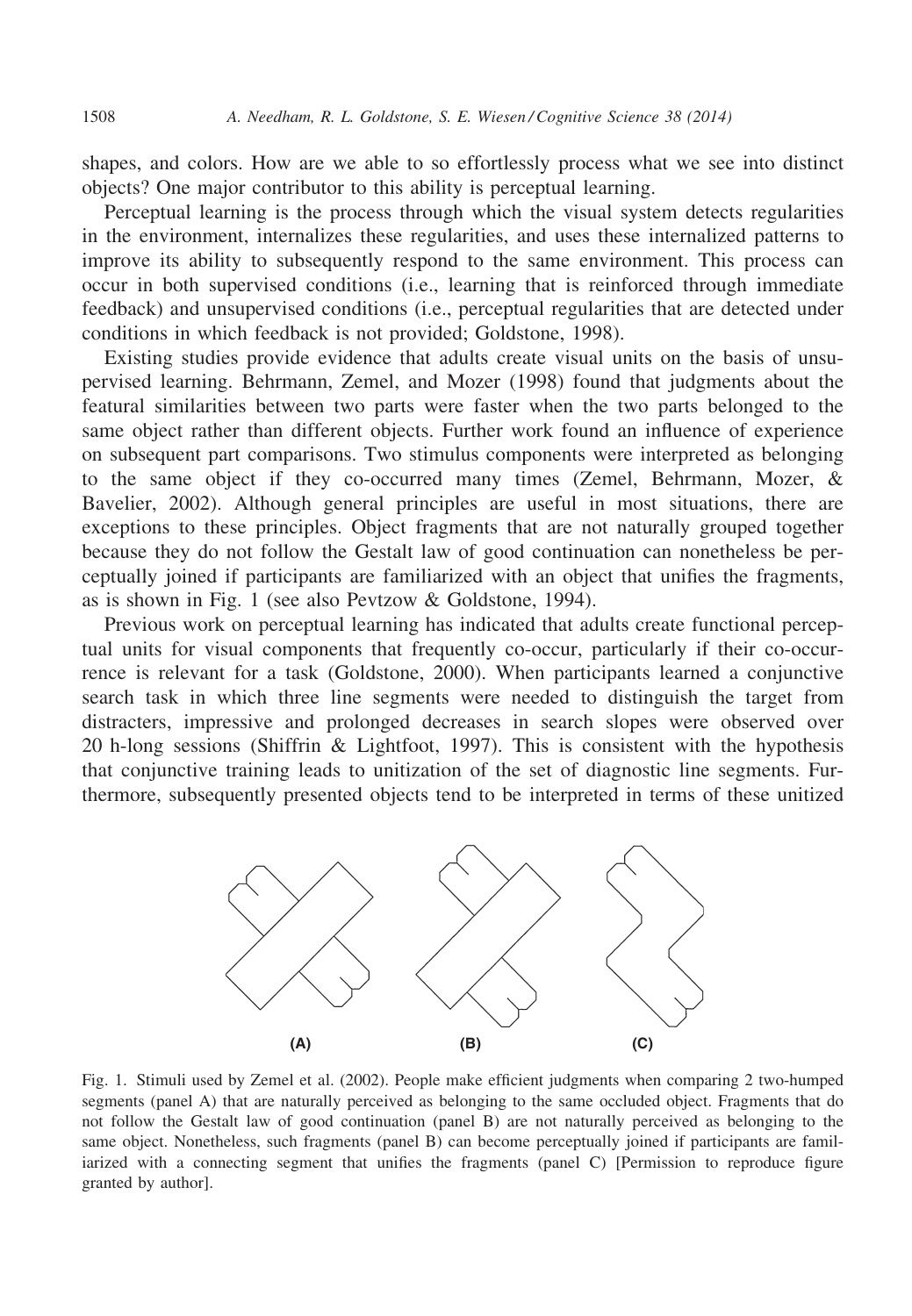components (Austerweil & Griffiths, 2013). Goldstone, Rogosky, Pevtzow, and Blair (2005) report a study in which participants first learned to categorize objects on the basis of particular sets of line segments. Subsequently, they were given a perceptual part-whole judgment task that required them to determine whether a part, either a learned unit or not, was present in a whole pattern. Whole objects were more likely to be broken down into parts that were relevant during categorization.

Because much of the learning that happens early in life is not facilitated by feedback, unsupervised perceptual learning would be an effective way for infants to learn about the visual world (Bhatt & Quinn, 2011; Fiser & Aslin, 2001, 2002; Kirkham, Slemmer, & Johnson, 2002; Saffran, 2001). Learning visual building blocks should be an important task for infants, who are faced with cataloging all of the objects that populate their worlds. Prior studies indicate that 4.5-month-old infants made use of even a brief (5 s) prior experience with an object that subsequently appeared as part of a composite test display (Needham & Baillargeon, 1998). This study showed that 5 s of experience with part of the test display was sufficient in enabling infants to correctly parse an otherwise ambiguous test display. These experiences were useful over a relatively long period of time. Infants were able to utilize just 2 min of prior experience with a box to parse a display containing that box 24 h later (Needham & Baillargeon, 1998).

It is not clear whether infants would use prior experience with a pair of objects to group the objects into a unit that they would then segment from a larger display. This is an important question because in the world outside the lab, segmentation problems do not come at the infant one at a time. To get a better sense of what infants actually experience on a day-to-day basis, we need to understand how infants use their prior experiences to group some object parts together and segment others into separate units, all within the same scene. It is also not clear what kinds of experiences would be necessary for infants to engage in such a process. Perhaps more extensive amounts of experience would be necessary for this more complicated process to take place.

Previous infant research has shown that infants' exposure to a shape may influence their subsequent interpretation of displays containing that shape (Quinn & Schyns, 2003; Quinn, Schyns, & Goldstone, 2006; see Fig. 2). We built on this work by asking whether infants would form a unit of two differently shaped three-dimensional objects and then parse that unit from a larger set of objects.

In the current study, we examined whether three brief exposures to a subset of a Test Display would lead infants to create expectations about this pair of objects but also about parts of the Test Display they had not yet experienced. In other words, we wanted to know whether infants would (a) unitize the two objects they were briefly exposed to during the familiarization phase of the study and (b) generalize this learning to form globally consistent expectations about the novel and the familiar parts of the Test Display.

The goal of the current study, then, is to see if learning a particular unit leads infants to interpret the rest of their world so as to be consistent with this unit. If their entire visual world at one moment consists of ABCDE, then prior experience with Subset BC is consistent with other units such as Subset DE, but it is inconsistent with Subset AB, which is a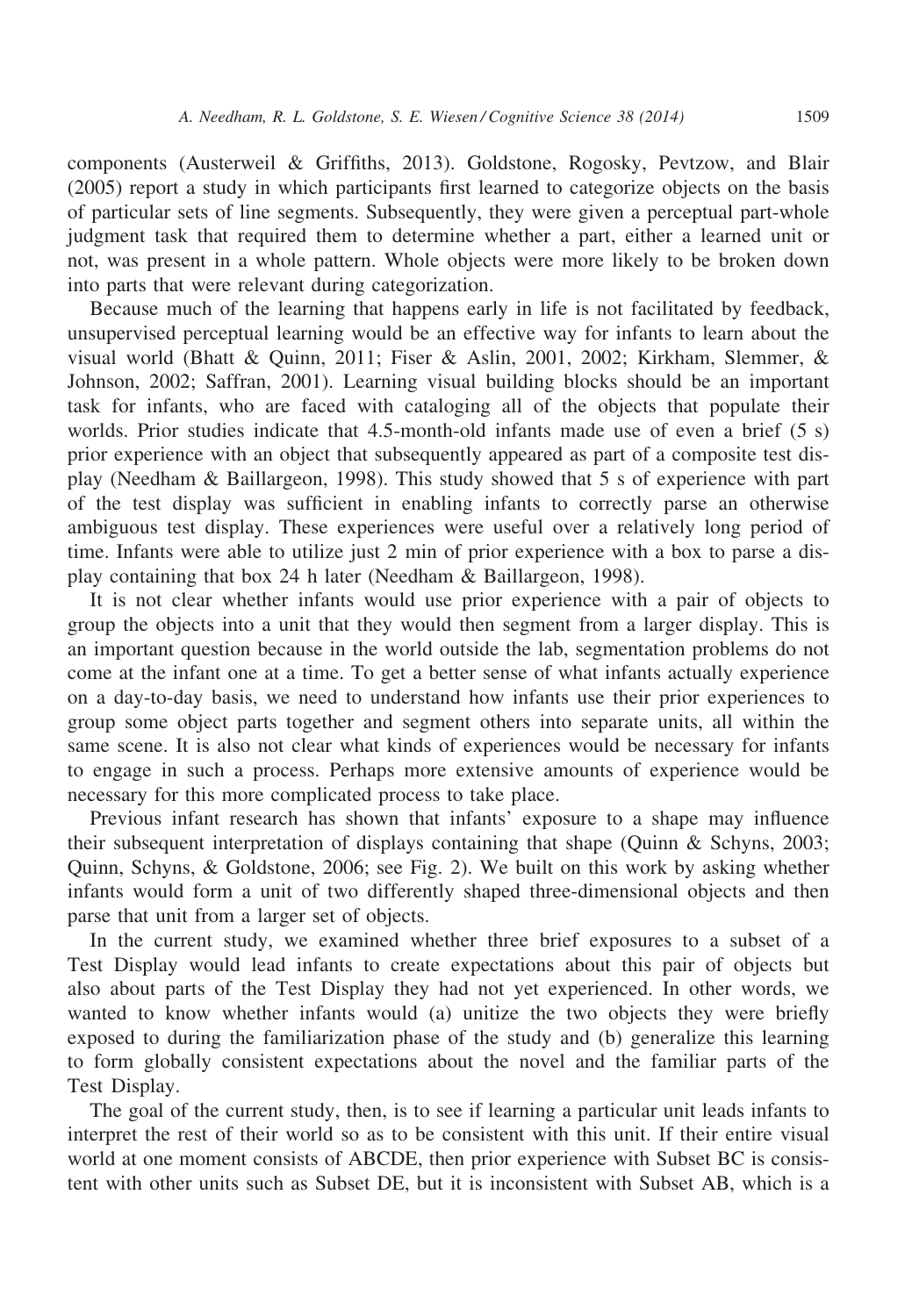

Fig. 2. Design and results from Quinn et al. (2006). After 3- to 4-month-old infants were familiarized with 14 figures consisting of a complex polygon partly occluding a circle (a), during test trials they looked more toward the circle than the pacman shape. In the following familiarization phase of this study (b), infants viewed ambiguous circle/pacman shapes. Infants then participated in a second test phase, and once again they showed the same pattern of looking more toward the circle than the pacman shape.

visual parsing that cuts across the previously learned Subset BC. Given evidence suggesting that infants process their visual worlds in a fragmentary or local fashion (Smith, 2009; Stiles, 2008), it is by no means obvious that infants have the capacity or even tendency to create globally consistent parsings or organizations of their visual worlds.

For this study, it was important to use a display that could be seen as one large object or as a collection of smaller objects. To accomplish this goal, we created five threedimensional objects that each had a different shape and a visible boundary (surface discontinuity) between each object that infants could presumably detect (4-month-old infants did so in Kaufman & Needham, 2010). The five objects could also be seen as a single unit based on proximity, color, and pattern (see Fig. 3). All five objects together comprised the Test Display, which was divided into smaller chunks for use in the familiarization and test phases of the study.



Fig. 3. Test Display showing all five objects in order. During the familiarization phase, infants were familiarized with a subset of this display (either Subset BC or Subset CD) displayed at three locations on three consecutive trials. Following this, all infants were familiarized with the entire Test Display, as pictured above.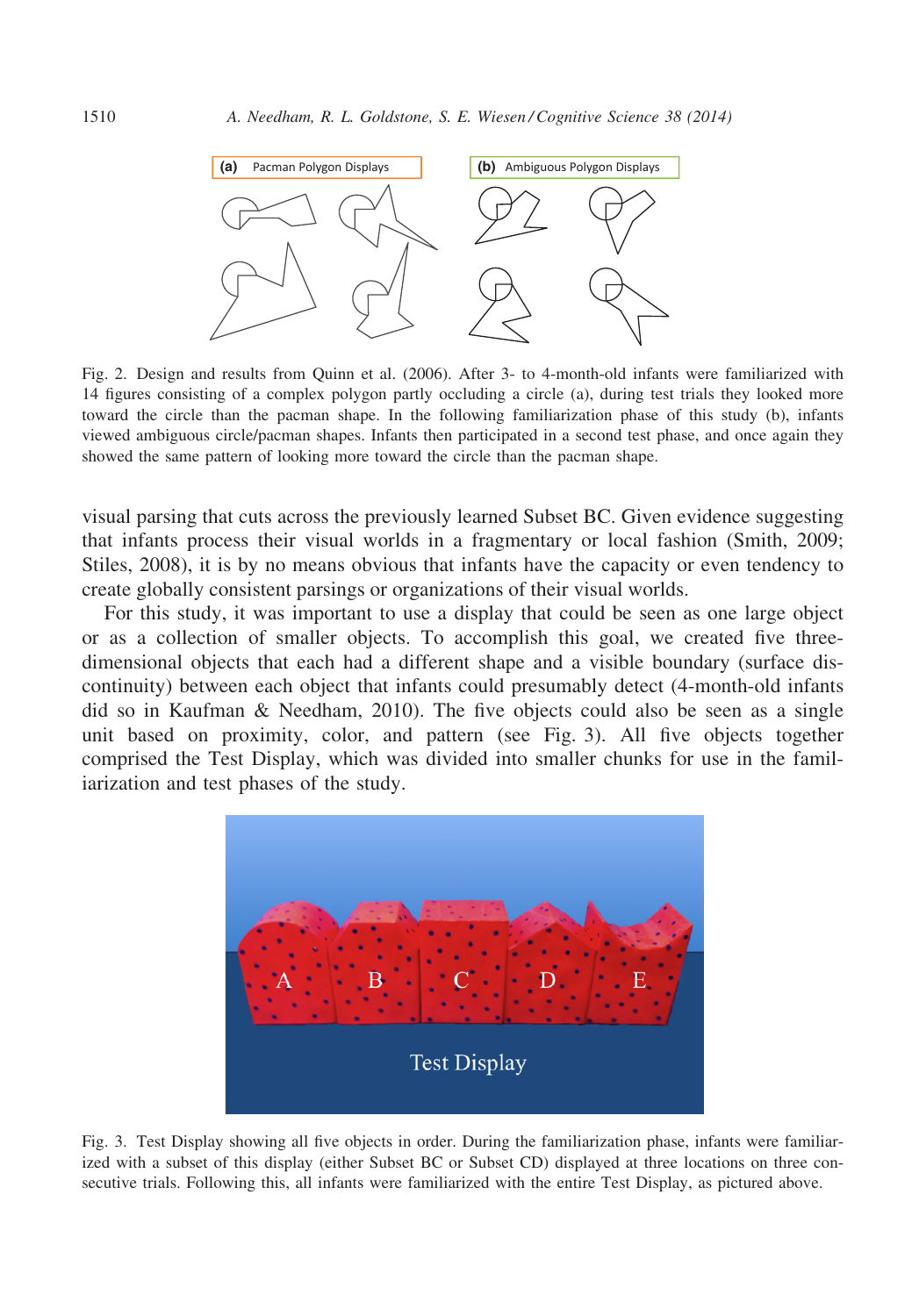Prior to testing, infants saw a familiarization display (two of the five objects comprising the complete Test Display) on three consecutive trials in three different positions on the apparatus floor (see Fig. 3; the letters are to help explain what infants saw, and these letters did not appear on the objects in the study). On each of these trials, the infants saw the same subset of the Test Display: either Subset BC (objects B and C), or Subset CD (objects C and D). The subsets in each of the familiarization displays looked identical to when they later appeared as part of the Test Display. The familiarization displays were situated in a stationary position on the apparatus floor and did not move during these trials. The infants did not see the objects in motion, but we know that even 3-month-old infants regard position changes of objects that are consistent with the objects having moved together or separately as informative about the composition of the display (Kestenbaum, Termine, & Spelke, 1987). So, by 10 months of age, infants should be able to use this change in position to determine that the two objects comprise a unit. As discussed above, frequent co-occurrence is probably a useful cue for adults and infants when creating new building blocks for organizing the environment into objects.

After the familiarization phase, the study procedure was identical for participants across the two familiarization conditions.

After receiving their three familiarization trials with Subset BC or Subset CD, infants completed one test trial viewing the entire stationary Test Display. Next, infants saw two test events (order was counterbalanced) in which a gloved hand entered the apparatus from a hole in either the left or right wall of the apparatus and grasped the object (either object A or object E) on the end of the Test Display closest to the side of the apparatus from which the hand entered. When object A was grasped and pulled to the left (from the infant's perspective), object B moved along with it, as one rigid unit (Subset AB). Likewise, when object E was grasped and pulled to the right, object D moved along with it, as one rigid unit (Subset DE).

Our predictions were straightforward. If the brief exposure to the familiarization display (with either Subset BC or Subset CD) allowed infants to form a unit that biased their subsequent parsing of the Test Display, they would see the familiar subset as a separate entity within the Test Display and would expect this subset to remain intact. Thus, the infants would show reliably longer looking at the test event that breaks the subset they experienced in the familiarization portion of the procedure than the event that does not involve the portion of the display they had experienced. Specifically, the infants who saw Subset BC in familiarization would look reliably longer toward the test event in which Subset AB moved aside from the rest of the Test Display (breaking the familiar Subset BC) than they would look toward the test event in which Subset DE moved aside from the rest of the Test Display (about which they received no specific information). Likewise, the infants who saw Subset CD in the familiarization phase would look reliably longer toward the test event in which Subset DE moved aside from the rest of the Test Display (breaking the familiar Subset CD) than they looked toward the test event in which Subset AB moved aside from the rest of the Test Display (about which they received no specific information).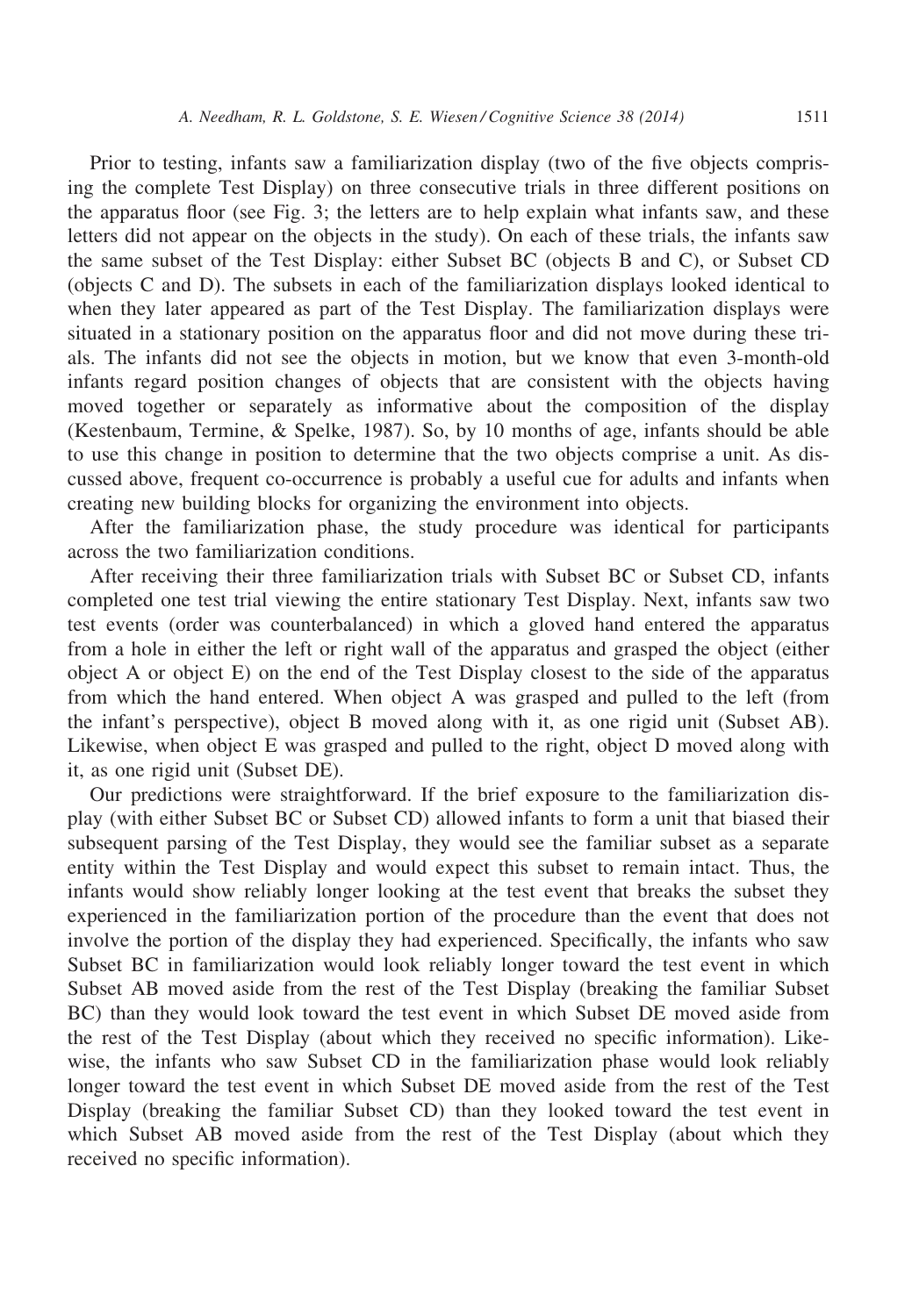An alternate prediction is that infants would look longer at the test event that brought their attention to the portion of the display that was more novel to them because they did not see it in familiarization. According to this hypothesis, infants would show the opposite pattern of results than the one just described. Specifically, the infants who saw Subset BC in the familiarization phase would look reliably longer at the test event in which Subset DE moved apart than at the test event in which Subset AB moved apart. And likewise, the infants who saw Subset CD in the familiarization phase would look reliably longer at the test events in which Subset AB moved apart than at the test event in which Subset DE moved aside from the rest of the Test Display.

#### 2. Method

#### 2.1. Participants

Thirty-two healthy, full-term infants (14 females) ranging in age from 9 months, 2 days to 10 months, 27 days ( $M = 9$  months, 29 days) participated in this study. Thirteen infants received Subset BC familiarization and 19 received Subset CD familiarization. Data from an additional 15 infants were excluded from analyses for the following reasons: fussiness  $(n = 5)$ , inattention (i.e., distracted by observers,  $n = 5$ ), experimenter error  $(n = 3)$ , and the infants' eyes were not visible for coding purposes  $(n = 2)$ . Eight of these infants were in the Subset BC familiarization group, and seven were in the Subset CD familiarization group.

### 2.2. Apparatus

Infants were tested individually, sitting on a parent's lap in front of a display box measuring 201 cm tall, 107 cm wide, and 49.5 cm deep. Infants faced an opening 56 cm tall and 94 cm wide in the front wall of the apparatus. Dark blue cardboard covered with a thin piece of transparent Plexiglas lined the floor of the apparatus. The back wall was medium blue. Openings on the right and left sides of this apparatus allowed the experimenter to reach into the display to manipulate objects. Infants were seated approximately 80 cm from the front surface of the apparatus.

Five three-dimensional objects made of foam board comprised the Test Display. Each object was 17.5 cm at its tallest point, 13 cm wide, and 9.5 cm deep. All objects were red with small blue dots. When in its starting position on the apparatus floor, the Test Display stood 22 cm from the front edge of the apparatus; its right and left edges were 20 cm from the right and left side walls of the apparatus, respectively.

#### 2.3. Events and displays

#### 2.3.1. Familiarization displays

Infants saw a series of three trials featuring a subset of objects that would appear adjacent to each other within the entire Test Display. One familiarization display was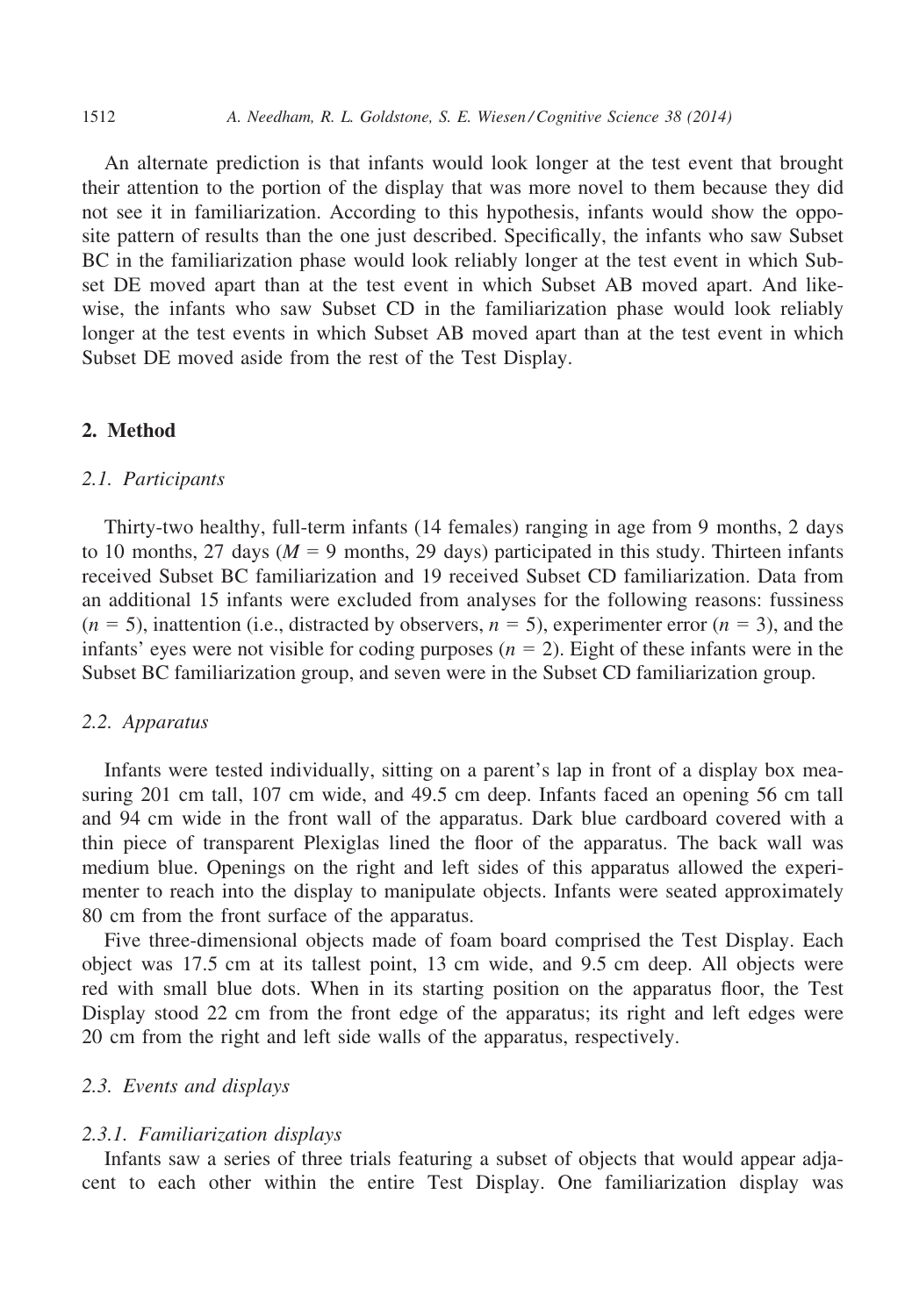composed of Subset BC (objects B and C); the other was composed of Subset CD (objects C and D). The two objects were firmly attached to form the subsets. The familiarization manipulation was between subjects: Infants saw one or the other of these familiarization displays throughout the familiarization period.

Each familiarization display remained motionless for the duration of the trial. Familiarization displays were moved to new locations between trials while the display was outside the infant's view. The familiarization displays appeared in three separate locations in consecutive familiarization trials: approximately 18 cm from the left wall of the apparatus, approximately in the center of the apparatus, and approximately 18 cm from the right wall of the apparatus (all were 22 cm from the front edge of the apparatus). The order in which the object pairs appeared during these trials was counterbalanced across all infants in the study. These trials lasted until the infant accumulated 5 s of looking at the familiarization display and then looked away for 2 consecutive seconds or until the infant accumulated 30 s of looking at the familiarization display. Infants looked toward the familiarization displays an average of 7.8 s per familiarization trial.

## 2.3.2. Test display

The first test trial introduced infants to the complete Test Display (ABCDE), which was placed in the center of the apparatus. This trial lasted until the infant accumulated 10 s of looking at the Test Display and then looked away for 2 consecutive seconds or until the infant accumulated 30 s of looking at the Test Display. Infants looked toward the Test Display an average of 13.65 s during this first test trial.

## 2.3.3. Moves-left event

The two leftmost objects (see Fig. 4) moved 12 cm away from the rest of the Test Display, creating a noticeable gap. Object A was pulled by a gloved hand and object B



Fig. 4. During the test phase, infants saw two test events. In the Moves-left Event, Subset AB was pulled away from the remainder of the Test Display (Subset CDE). In the Moves-right Event, Subset DE was pulled away from the remainder of the Test Display (Subset ABC). Subsets were shown rigidly connected, without any small relative movements.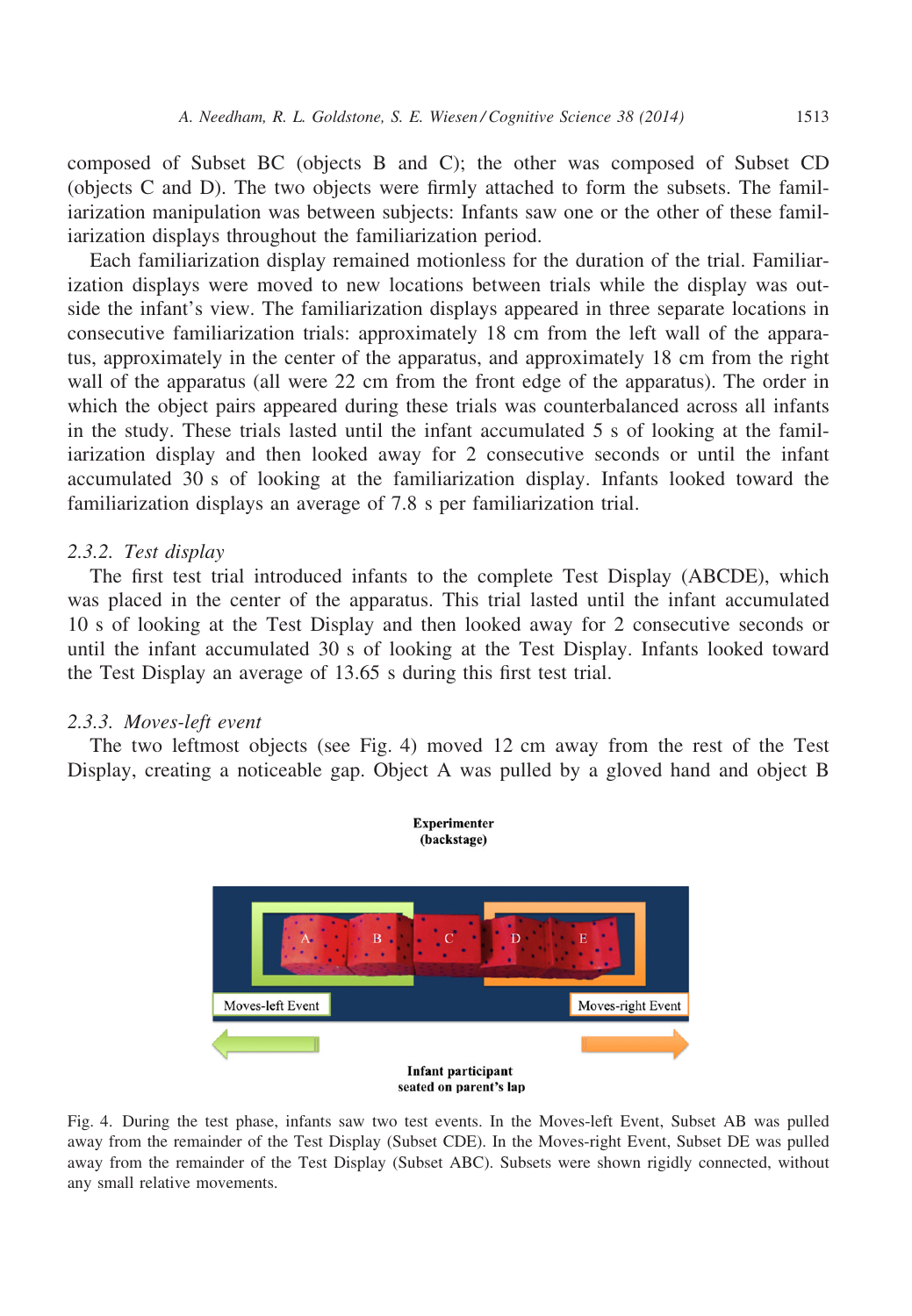moved with it as one rigid unit, Subset AB. This motion took 2 s. After a 1-s rest, the hand pushed Subset AB back to its starting position (adjacent to the rest of the Test Display) and rested on the apparatus floor for 2 s. This event repeated until the infant accumulated 8 s of looking at the subset or Test Display and then looked away for 2 consecutive seconds or until the infant accumulated 60 s of looking at the test event.

## 2.3.4. Moves-right event

The Moves-right Event was identical to the Moves-left Event, with the following exceptions. Instead of grasping object A, the gloved hand grasped object E. Instead of object B moving as one rigid unit with object A, object D moved as a rigid unit along with object E. In other words, in the Moves-right Event, the hand reached in and separated Subset DE from the rest of the Test Display, whereas in the Moves-left Event, the hand reached in and separated Subset AB from the rest of the Test Display.

# 2.4. Procedure

Each session began with three trials in which a familiarization display (either Subset BC or Subset CD) was seen in three different locations on the otherwise empty apparatus floor. After three trials showing the same familiarization display, all infants received one test trial showing the entire Test Display.

The last two test trials featured events in which subsets of the Test Display were separated from the rest of the Test Display: One test trial featured the Moves-left Event, and the other test trial featured the Moves-right Event. Each of these trials featured one of these events repeating from the beginning until the end of the trial. The order of these two test trials (Moves-left Event first or Moves-right Event first) was counterbalanced across infants.

## 3. Results

A preliminary analysis of variance (ANOVA) was conducted to determine whether the sex of the infants had a significant effect on their looking times at the test events. This analysis yielded no significant main effects or interactions ( $ps > 0.05$ ), so we collapsed data across sex for subsequent analyses.

Twenty-two of the 32 infants in the final sample looked longer at the test event that broke the Subset they had seen during familiarization than at the test event that preserved that Subset. This was significant when tested with a sign test,  $p = .025$ .

Infants' looking times toward the test events were analyzed by means of ANOVA. Familiarization display (Subset BC or Subset CD) and test order (which test event came first: either the Moves-right Event first or Moves-left Event first) were between subjects factors. Test event (whether the test trial featured the Moves-right Event or Moves-left Event) was a within subjects factor. This analysis produced a significant interaction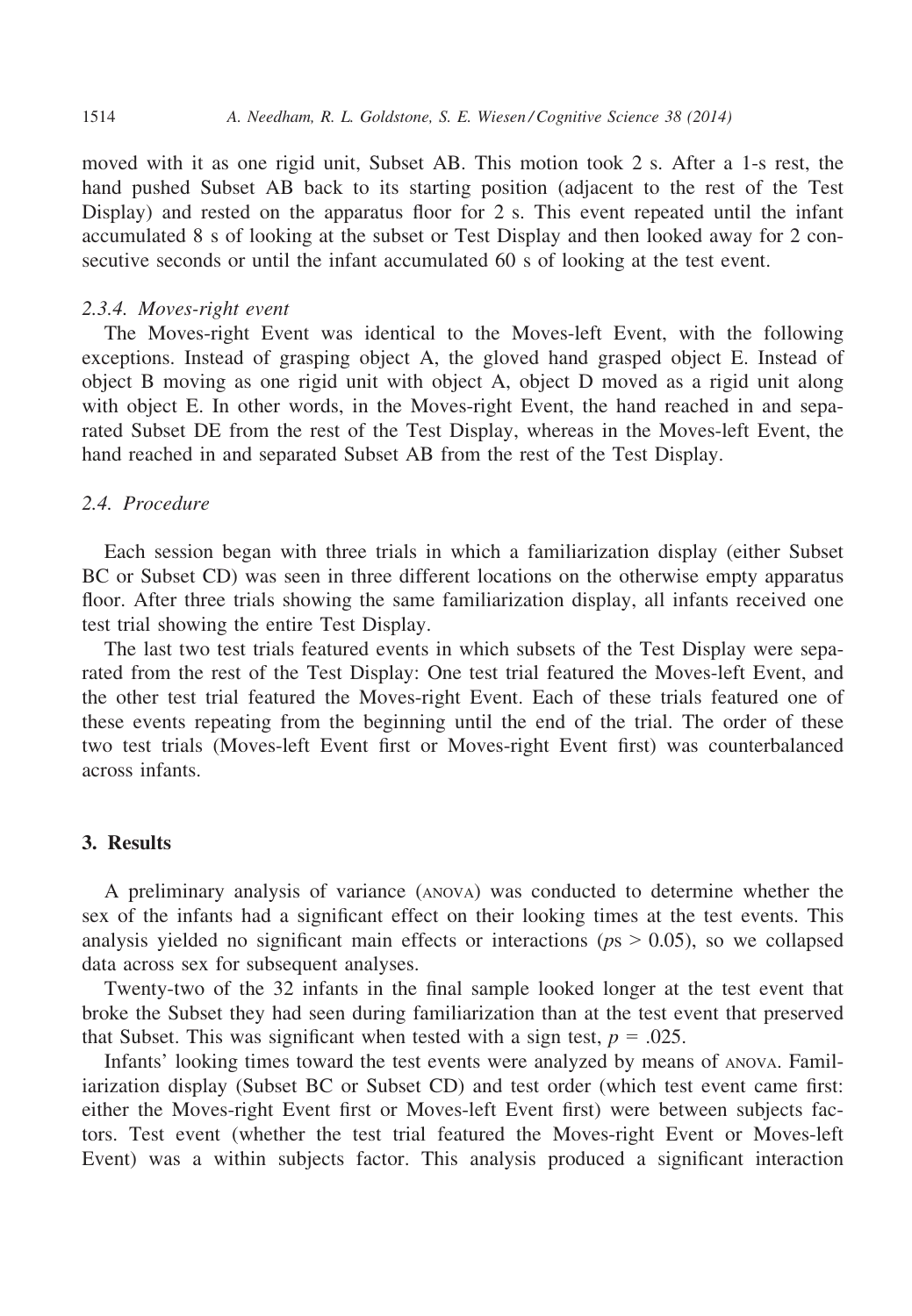between test event and familiarization display,  $F(1, 28) = 9.43$ ,  $p = .005$ , as well as a significant interaction between test event and test order,  $F(1, 28) = 5.57$ ,  $p = .025$  (see Fig. 5).

A follow-up analysis of covariance (ANCOVA) was conducted with test order as a covariate, and this analysis produced a significant effect of test event  $F(1, 29) = 7.00$ ,  $p = .013$ . This analysis also yielded significant interactions between test event and familiarization display,  $F(1, 29) = 9.27$ ,  $p = .005$ , and between test event and test order,  $F(1, 29) = 9.27$ ,  $p = .005$ , and between test event and test order,  $F(1, 29) = 9.27$ .  $29$ ) = 5.19, p = .030. These findings show that even when controlling for the variability produced by the order of the test events, infants still showed a significant difference in their responses to the test events depending upon which familiarization display they saw prior to testing. Specifically, infants who had seen the familiarization display containing Subset BC looked longer at the Moves-left Event ( $M = 44.13$  s) than at the Moves-right Event  $(M = 37.43 \text{ s})$ . In contrast, infants who had seen the familiarization display containing Subset CD looked longer at the Moves-right Event ( $M = 47.57$  s) than at the Moves-left Event ( $M = 30.54$  s).

Infants also had a tendency to look longer at the Moves-right Event  $(M = 43.5 \text{ s})$  than at the Moves-left Event ( $M = 36.1$  s). This finding may be related to a general preference for the right side of the body (Baillargeon & Graber, 1988; Michel, 1998; Michel & Harkins, 1986).



Fig. 5. Mean looking times to the Moves-left Event (when Subset AB moved away from the rest of the Test Display) and Moves-right Event (when Subset DE moved away from the rest of the Test Display), depending upon whether the infant had seen the Subset BC or the Subset CD during the familiarization phase of the study. Infants looked more at the test event that broke up the subset they had seen at the beginning of the experiment than they looked at the test event that preserved the subset they were previously exposed to. These findings suggest that even the brief familiarization provided during this study was sufficient to allow infants to form a subset that they expected to be maintained throughout the study, as well as expectations that the other parts of the Test Display would behave in a manner consistent with this learned subset.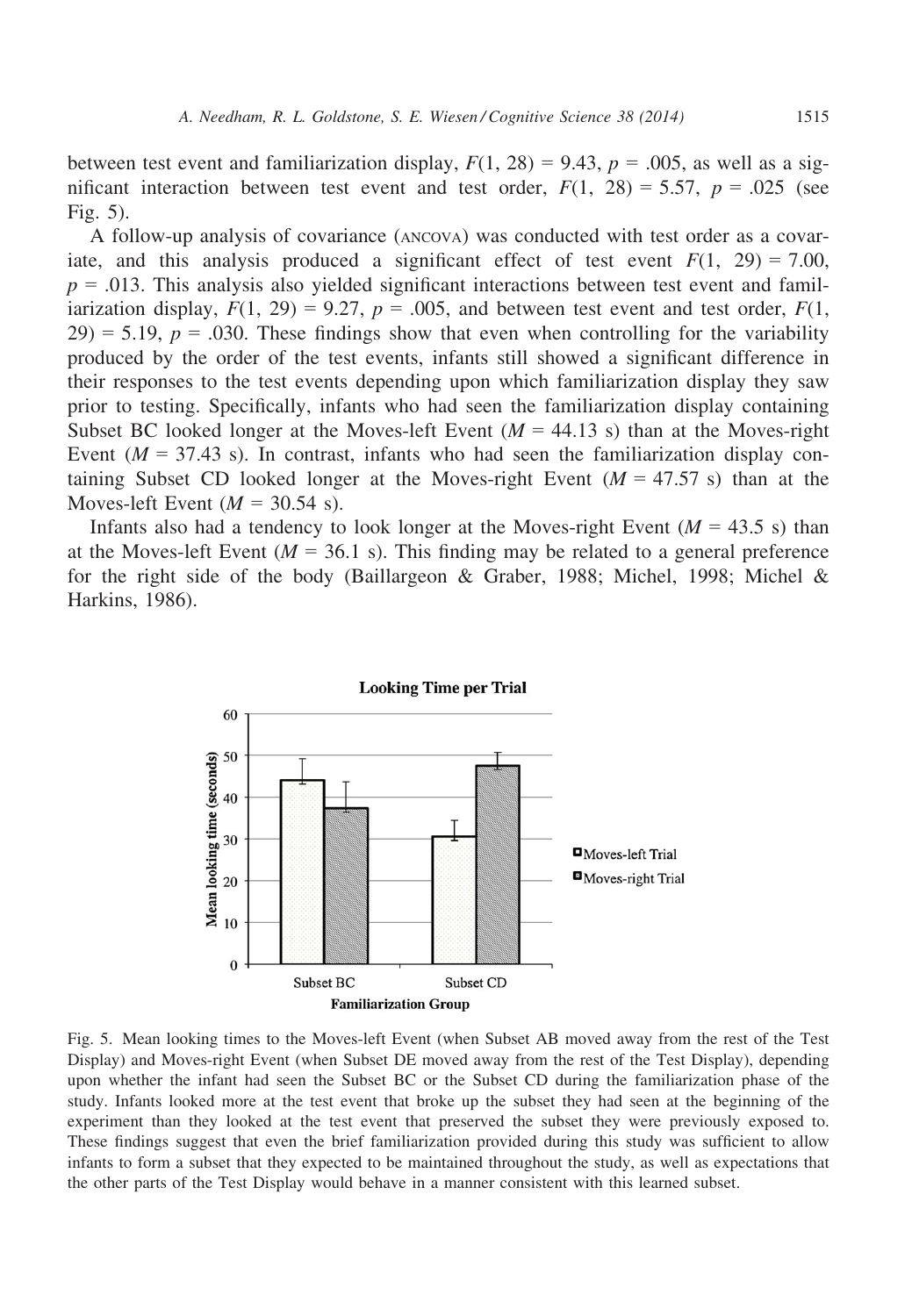## 4. Discussion

The infants in this experiment showed significantly different patterns of looking at the two test events depending upon their initial experiences viewing familiarization displays containing either Subset BC or Subset CD. When infants saw Subset BC during the familiarization phase, they expected this subset to be maintained over the course of the study and looked longer when this expectation was violated than when it was not. Likewise, when infants saw Subset CD during the familiarization phase, they expected this subset to be maintained throughout the study and looked longer when this expectation was violated than when it was not.

These results demonstrate that infants learn perceptual units through brief experiences with stationary novel objects. Simply seeing a pair of objects together on three occasions (with an average looking time of 7.8 s per trial, or a total of approximately 23.4 s) led infants to group those two objects into a unit that they expected to remain intact. No evidence was found in favor of the novelty-based hypothesis considered in the introduction.

Infants' familiarization with a subset of the Test Display also led them to form expectations about how novel parts of the Test Display would behave. Specifically, a reasonable prediction of how infants would respond in test is that they would look longer at the event that brought their attention to a novel part of the display (so, the Moves-right Event for the infants who had seen Subset BC in familiarization, and the Moves-left Event for the infants who had seen Subset CD in familiarization). The fact that infants showed the opposite tendency leads us to conclude that, after seeing (for instance) Subset BC in familiarization, they inferred a connection between objects B and C and also inferred a lack of a connection between objects B and A and between objects C and D. Receiving the information that there was no connection between objects C and D was apparently expected, as was the information that there was a connection between objects D and E.

Infants extended their learning during familiarization and formed globally consistent expectations about the novel parts of the Test Display. These findings are unexpected considering that processing speed increases considerably over the course of childhood (Kail, 2007). It is striking that less than 24 s of experience was sufficient for infants to learn a perceptual unit and then use this unit to parse a subsequently viewed display.

Although our results do not allow us to evaluate infants' versus adults' relative propensities to learn new visual units, we consider this question a fascinating one and a productive line of inquiry for the future. Our study shows that this ability is quite robust early in development, and we intend to continue asking these bigger-picture developmental questions. Our results indicate that 10-month-old infants are sensitive to the co-occurrence of objects and form units based on their experiences. Furthermore, infants drew conclusions about how novel parts of the Test Display would behave based on their experiences with a subset of the Test Display. This suggests that infants' ability to form perceptual units is more sophisticated than one might expect, especially considering the large number of unfamiliar stimuli infants encounter on a daily basis.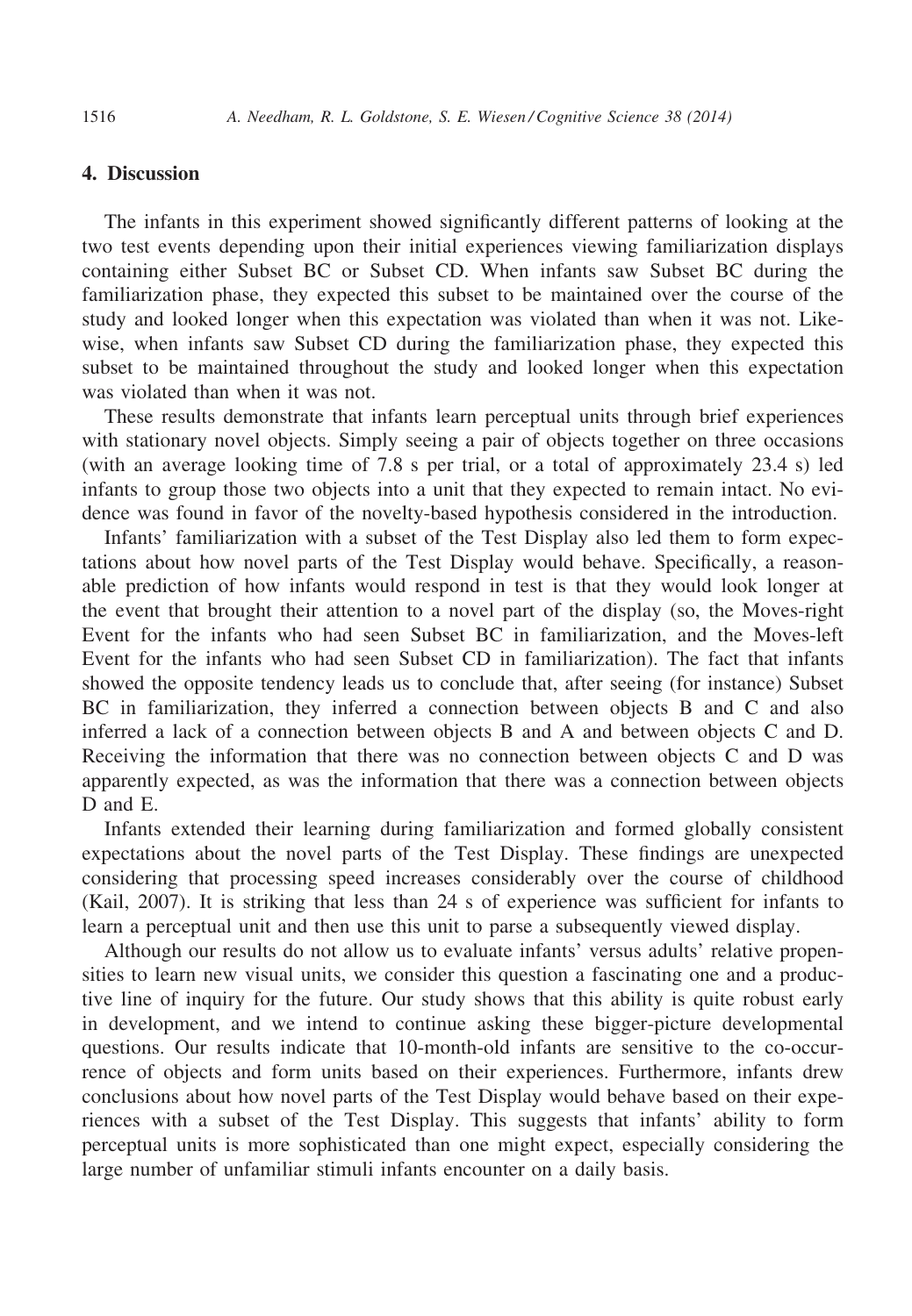Simply seeing a pair of stationary objects appear together in three different locations on the apparatus floor was sufficient to prompt infants to infer a connection between the two objects. It seems likely that infants this age could detect the possible separation point between the two objects, due to the shape differences and the surface discontinuity at the boundary seam (these cues are used by 4-month-old infants to assess the likelihood of a separation between two object parts; see Kaufman & Needham, 2010). Because the likelihood of two separate objects appearing together on multiple occasions is small, repeated co-occurence of an object pair may signal the presence of a unit that should be learned.

Another important component of our findings is they show that infants make use of prior experiences with real, three-dimensional objects in order to parse subsequent displays containing these familiar real objects. Although prior studies suggest that organizational principles and learned features can be used to organize three-dimensional objects (Bhatt & Quinn, 2011), this has not been explicitly demonstrated before now. These findings encourage us to think about infants' object perception as a fluid process, influenced by brief experiences immediately prior to encounters with objects as well as encounters that occurred 1–3 days prior (Dueker, Modi, & Needham, 2003; Needham & Baillargeon, 1998). Infants are apparently particularly prone to using their previous perceptual experiences as clues to how they should be organizing their subsequent experiences.

### 5. Conclusions

In the first year of life, infants are faced with many challenges in understanding the visual worlds. Being able to learn units that exist in the world and infer connections among different units would be a major advantage in infants' attempts to meet these challenges. Their basic visual skills are initially very poor and undergo rapid improvement. These cognitive skills could go a long way toward compensating for these initially poor basic visual capacities. These skills of perceptual learning that require active observation but no concrete feedback from a "teacher" of some kind help infants impose order on their visual environment. This ability to organize their visual surroundings helps infants understand and interact with that world in the most effective way possible.

#### Acknowledgments

We would like to thank Gabrielle Strouse for her help with the statistical analyses; Klaus Libertus and the undergraduate students in the Infant Perception Lab at Duke University for their help with the data collection; and the parents who generously allowed their infants to participate in this research.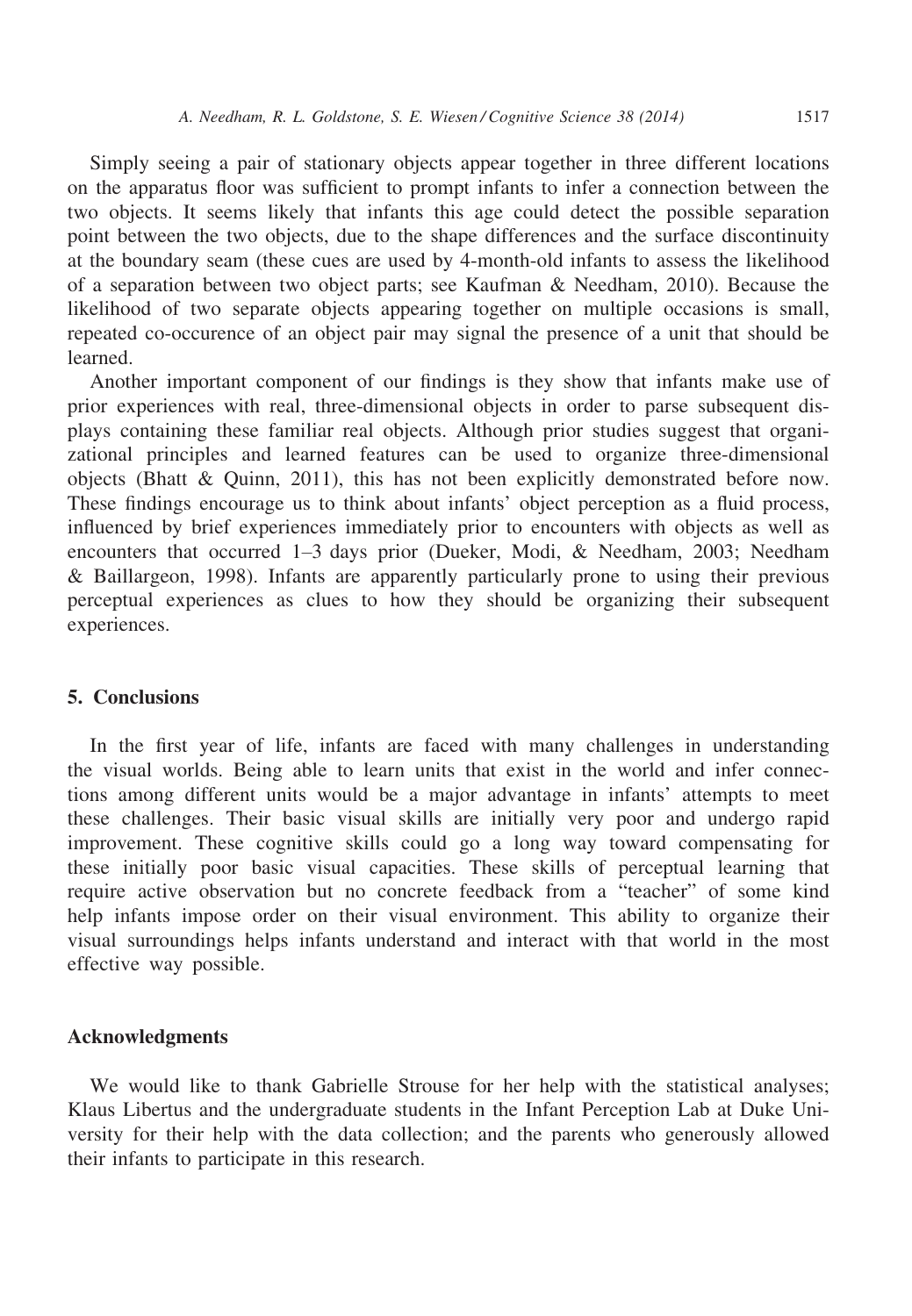#### References

- Austerweil, J. L., & Griffiths, T. L. (2013). A nonparametric Bayesian framework for constructing flexible feature representations. Psychological Review, 120, 817–851.
- Baillargeon, R., & Graber, M. (1988). Evidence of location memory in 8-month-old infants in a nonsearch AB Task. Developmental Psychology, 24(4), 502–511. doi:10.1037/0012-1649.24.4.502.
- Behrmann, M., Zemel, R. S., & Mozer, M. C. (1998). Object-based attention and occlusion: Evidence from normal participants and a computational model. Journal of Experimental Psychology: Human Perception and Performance, 24(4), 1011–1036. doi:10.1037/0096-1523.24.4.1011.
- Bhatt, R. S., & Quinn, P. C. (2011). How does learning impact development in infancy? The case of perceptual organization Infancy, 16(1), 2–38. doi:10.1111/j.1532-7078.2010.00048.x.
- Dueker, G., Modi, A., & Needham, A. (2003). 4.5-month-old infants' learning, retention, and use of object boundary information. Infant Behavior & Development, 26(4), 588–605. doi:10.1016/j.infbeh.2003.05.002.
- Fiser, J., & Aslin, R. N. (2001). Unsupervised statistical learning of higher-order spatial structures from visual scenes. Psychological Science, 12(6), 499–504. doi:10.1111/1467-9280.00392.
- Fiser, J., & Aslin, R. N. (2002). Statistical learning of new visual feature combinations by infants. Proceedings of the National Academy of Sciences, 99(24), 15822–15826. doi:10.1073/pnas.232472899.
- Goldstone, R. L. (1998). Perceptual learning. Annual Review of Psychology, 49, 585–612. doi:10.1146/ annurev.psych.49.1.585.
- Goldstone, R. L. (2000). Unitization during category learning. Journal of Experimental Psychology: Human Perception and Performance, 26(1), 86–112. doi:10.I037//Q096-1523.26.1.86.
- Goldstone, R. L., Rogosky, B. J., Pevtzow, R., & Blair, M. (2005). Perceptual and semantic reorganization during category learning. In H. Cohen & C. Lefebvre (Eds.), Handbook of categorization in cognitive science (pp. 651–678). Amsterdam: Elsevier.
- Kail, R. V. (2007). Longitudinal evidence that increases in processing speed and working memory enhance children's reasoning. Psychological Science, 18(4), 312–313. doi:10.1111/j.1467-9280.2007.01895.x.
- Kaufman, J., & Needham, A. (2010). The role of surface discontinuity and shape in 4-month-old infants' object segregation. Visual Cognition, 18(5), 751–766. doi:10.1080/13506280903155638.
- Kestenbaum, R., Termine, N., & Spelke, E. S. (1987). Perception of objects and object boundaries by 3-month-old infants. British Journal of Developmental Psychology, 5, 367–383. doi:10.1111/j.2044-835X. 1987.tb01073.x.
- Kirkham, N. Z., Slemmer, J. A., & Johnson, S. P. (2002). Visual statistical learning in infancy: Evidence for a domain general learning mechanism. Cognition, 83(2), B35–B42. doi:10.1016/S0010-0277(02)00004-5.
- Michel, G. F. (1998). A lateral bias in the neuropsychological functioning of human infants. *Developmental* Neuropsychology, 14(4), 445–469. doi:10.1080/87565649809540723.
- Michel, G. F., & Harkins, D. (1986). Postural and lateral asymmetries in the ontogeny of handedness during infancy. Developmental Psychobiology, 19(3), 247–258. doi:10.1002/dev.420190310.
- Needham, A., & Baillargeon, R. (1998). Effects of prior experience in 4.5-month-old infants' object segregation. Infant Behavior & Development, 21, 1–24. doi:10.1016/S0163-6383(98)90052-2.
- Pevtzow, R., & Goldstone, R. L. (1994). Categorization and the parsing of objects. In Proceedings of the sixteenth annual conference of the cognitive science society (pp. 717-722). Hillsdale, NJ: Lawrence Erlbaum Associates.
- Quinn, P. C., & Schyns, P. (2003). What goes up may come down: Perceptual process and knowledge access in the organization of complex visual patterns by young infants. Cognitive Science, 27(6), 923–935. doi:10.1016/j.cogsci.2003.07.001.
- Quinn, P. C., Schyns, P. G., & Goldstone, R. L. (2006). The interplay between perceptual organization and categorization in the representation of complex visual patterns by young infants. Journal of Experimental Child Psychology, 95(2), 117–127. doi:10.1016/j.jecp.2006.04.001.